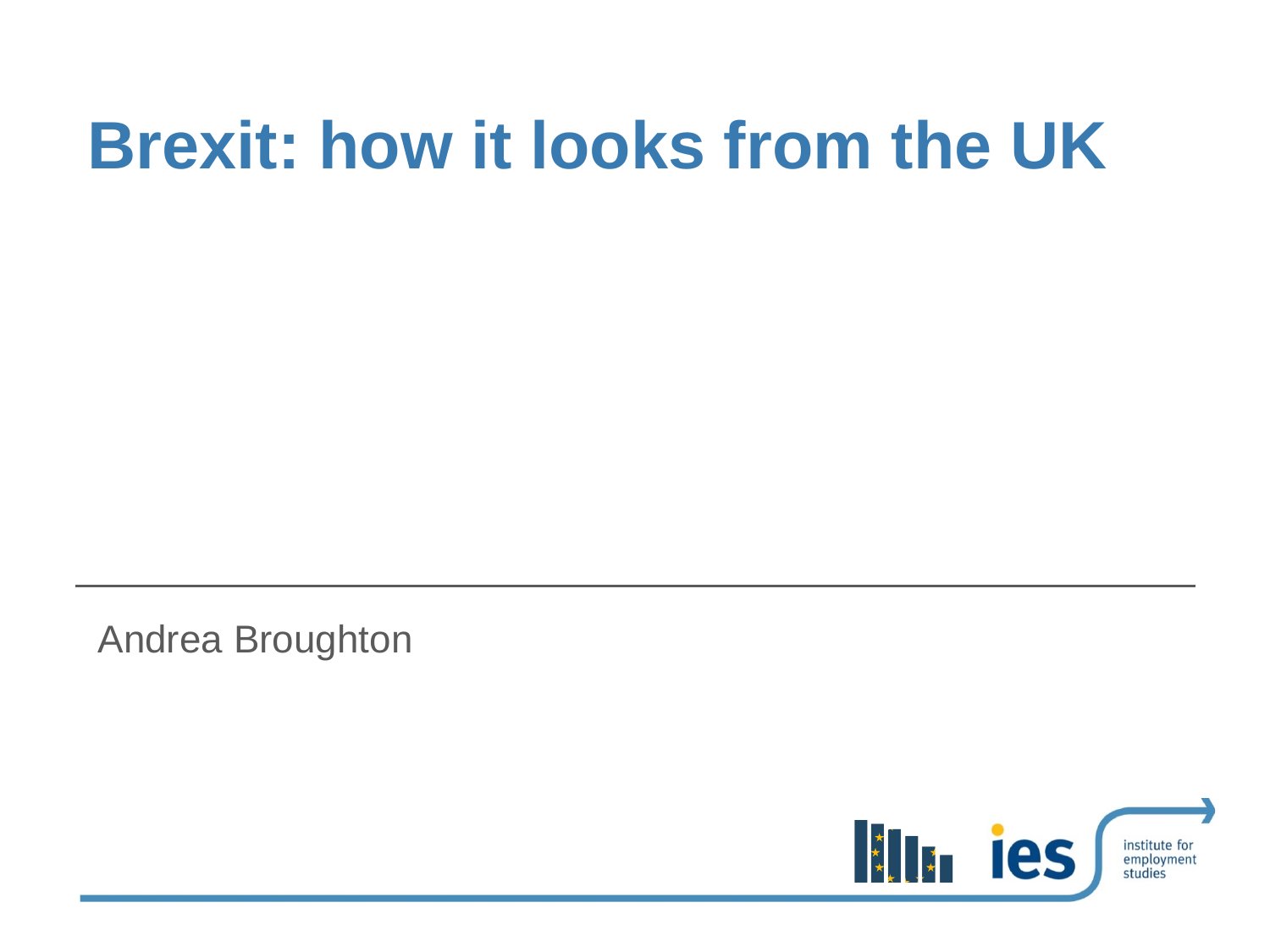# **Crystal ball gazing?**





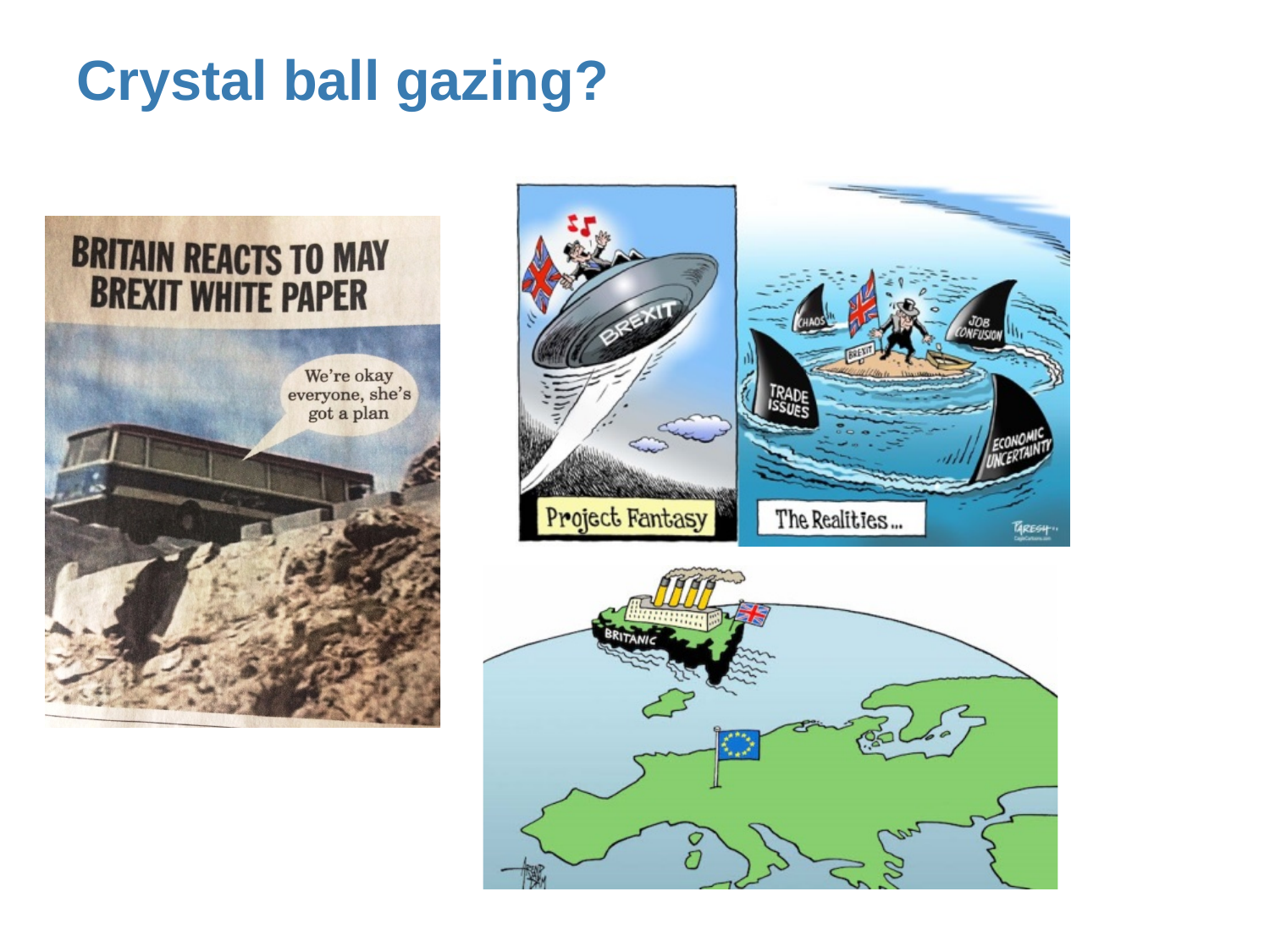# **Political developments**

- What do we know so far?
- **Article 50**
- **Approach to the negotiations**
- What does the UK government want? How do we deal with issues around immigration and trade?
- What sort of deal are we likely to get?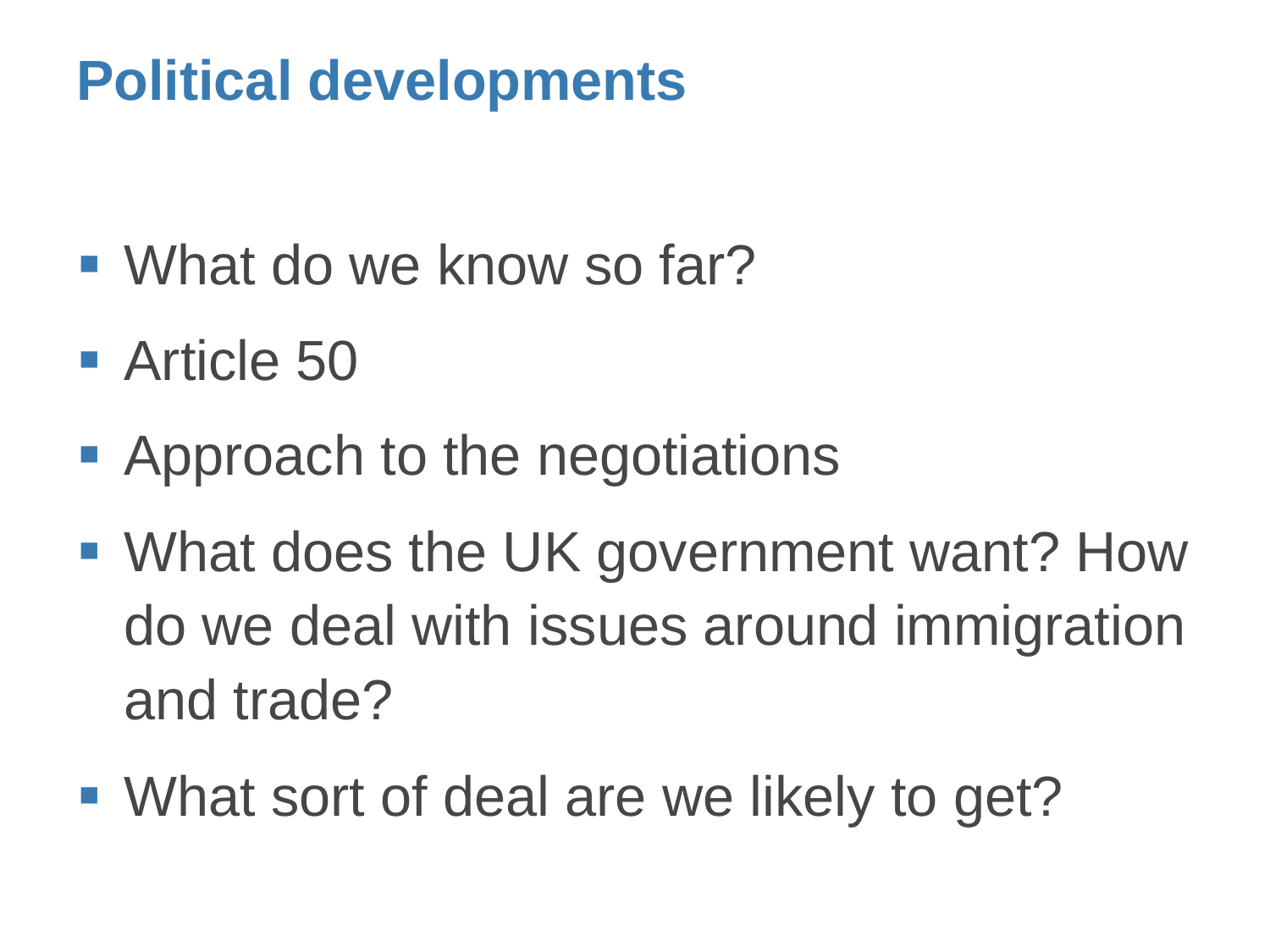# **Labour market effects**

- **Limits on migration**
- **Shortage of labour/skills**
- **Key sectors:** 
	- Agriculture
	- Health/care
	- Finance
	- Education
	- Construction
	- High-skilled workers:



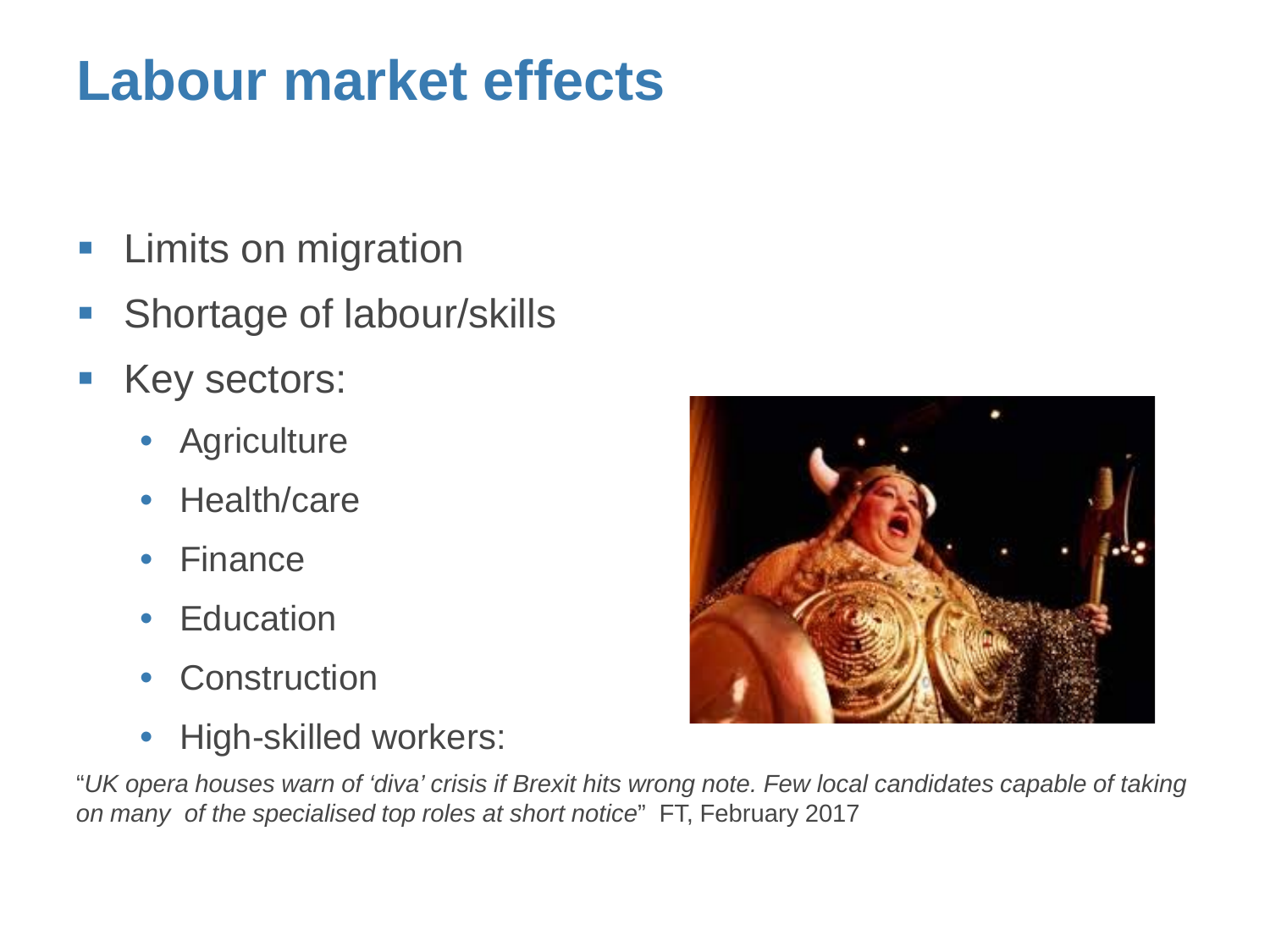# **Challenges and questions**

- How do we fill skills gaps?
	- Recruit UK workers?
	- Upskill or incentivise UK workers?
	- Ease immigration restrictions from outside the EU?
- What about low-skilled workers?
- What happens to sectors such as soft fruit? Will they move to other countries? Might that be a positive development?
- What happens to London and the finance sector?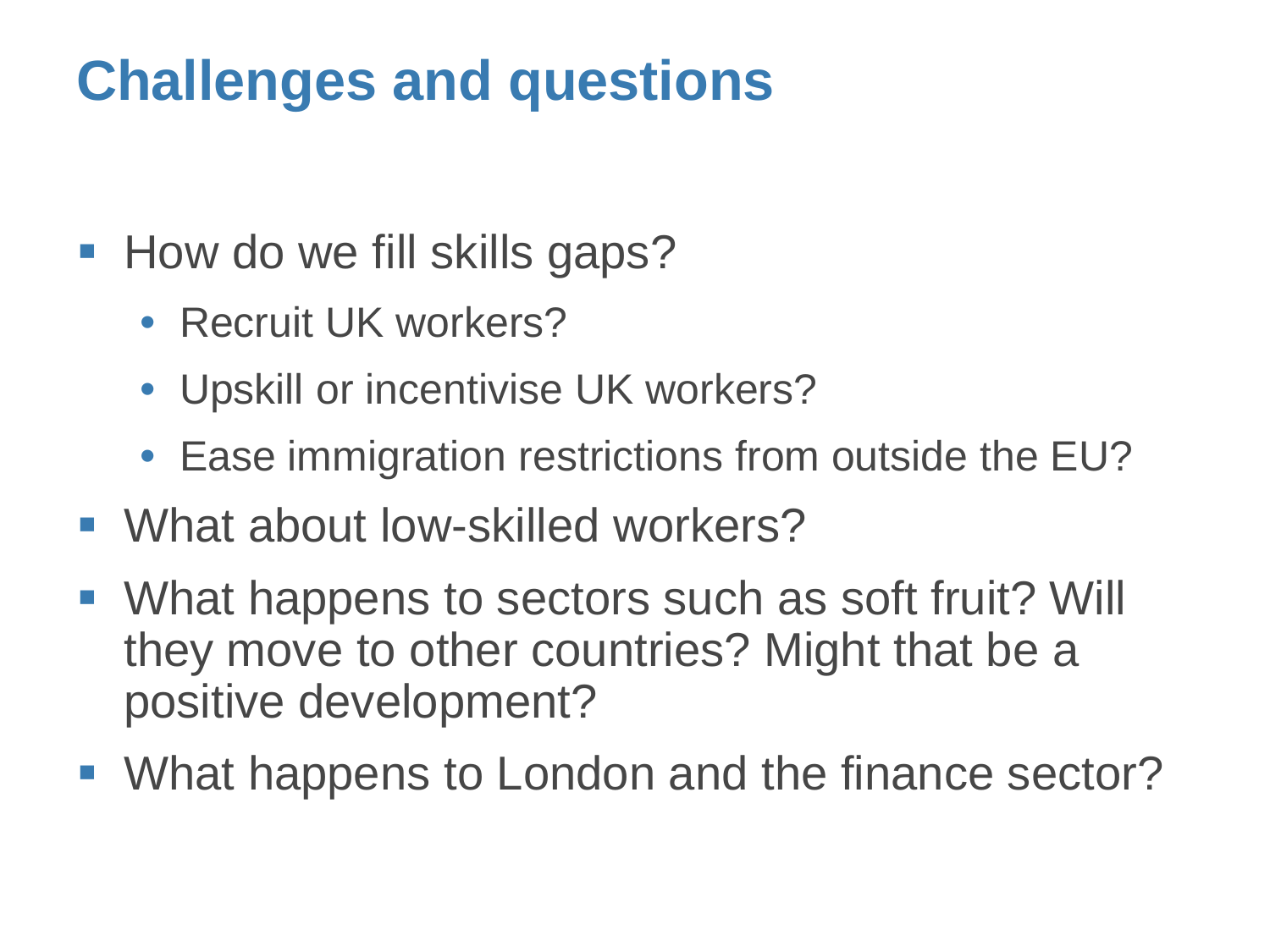# **Employment relations**

- **Great Repeal Act will transpose EU law** into UK law
- Will the government water down employment legislation?
- Might there be sectoral opt-outs from regulation?
- What do the social partners say?